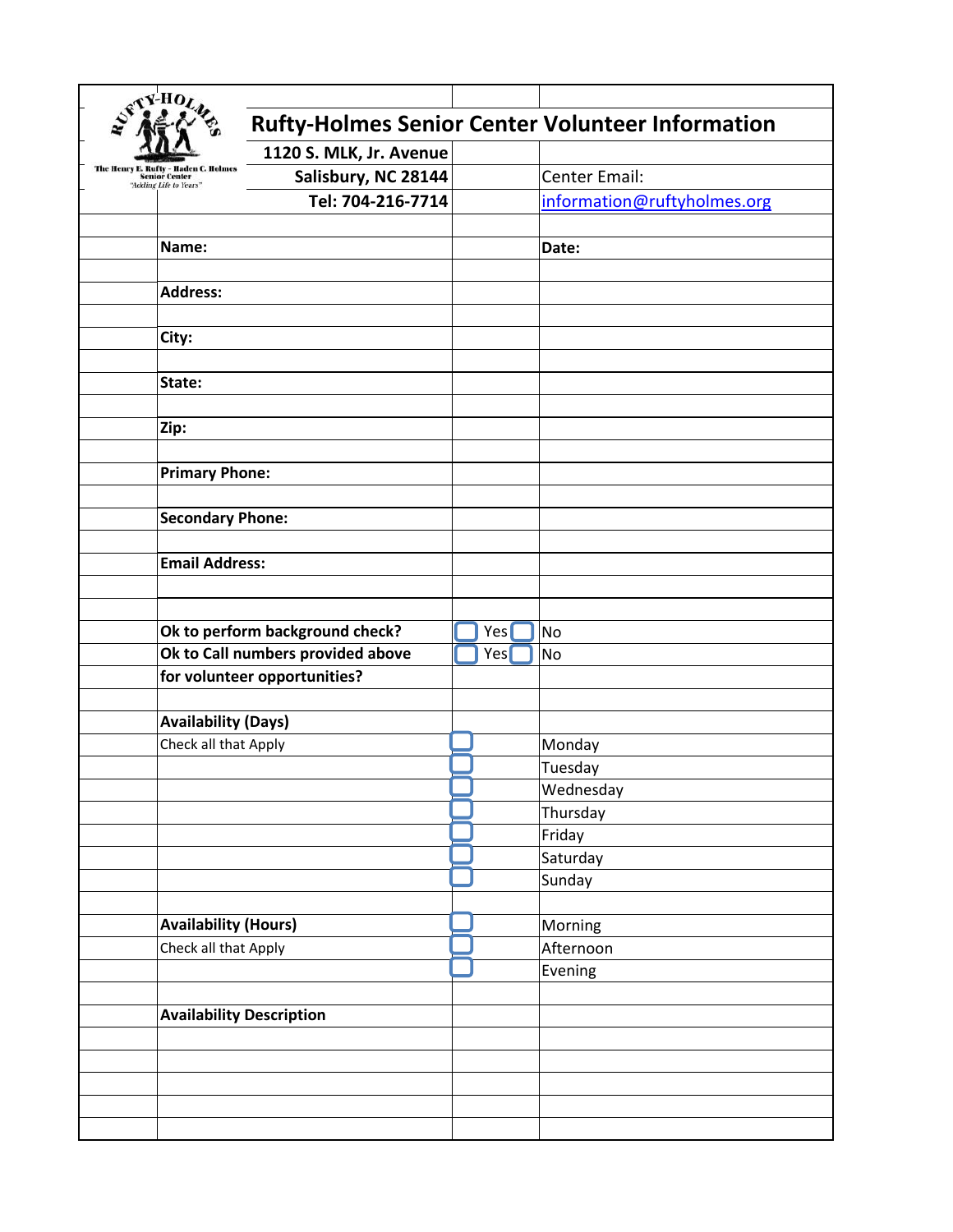| <b>Volunteer Interests</b> |                                      |  |                                     |
|----------------------------|--------------------------------------|--|-------------------------------------|
| Check all that Apply       |                                      |  |                                     |
|                            | <b>AARP Safe Driving</b>             |  | Meals/Nutrition                     |
|                            | <b>AARP Tax Assistance</b>           |  | <b>Money Mentor</b>                 |
|                            | <b>Administrative Support</b>        |  | Music                               |
|                            | Ambassadors                          |  | Newsletter                          |
|                            | <b>Board Member</b>                  |  | Notary                              |
|                            | Care Management                      |  | Photography                         |
|                            | <b>Community Outreach</b>            |  | <b>Professional Services</b>        |
|                            | Computer/Tech                        |  | <b>Public Speaker</b>               |
|                            | Concierge                            |  | Receptionist                        |
|                            | Cooking                              |  | Recreation                          |
|                            | Dancing                              |  | Recycling                           |
|                            | Events/Activities                    |  | <b>Resource Assistant</b>           |
|                            | <b>Food Distribution</b>             |  | Singing                             |
|                            | Friendly Visitor/Caller              |  | Senior Health Insurance Information |
|                            | Gardening                            |  | Program (SHIIP)                     |
|                            | <b>Grocery Escort</b>                |  | <b>Social Activities</b>            |
|                            | Home Improvement                     |  | <b>Tax Aide</b>                     |
|                            | Kitchen Assistant                    |  | Transportation                      |
|                            | <b>Legal Services</b>                |  | <b>Travel Coordinator</b>           |
|                            | Librarian                            |  | <b>Volunteer Driver</b>             |
|                            | Lunch Server                         |  | <b>Volunteer Training</b>           |
|                            | Maintenance                          |  | <b>Wellness Assistant</b>           |
|                            | <b>Meal Delivery</b>                 |  | <b>Wood Carving</b>                 |
|                            |                                      |  |                                     |
|                            | <b>Former Occupation(s) Category</b> |  |                                     |
| Check all that Apply       |                                      |  |                                     |
|                            | Accounting                           |  | Insurance                           |
|                            | Administration                       |  | Legal                               |
|                            | Analyst                              |  | Management, General                 |
|                            | <b>Building</b>                      |  | Management, Program/Activity        |
|                            | Carpentry                            |  | Management, Product                 |
|                            | Clerk                                |  | Manufacturing                       |
|                            | Computer                             |  | Marketing                           |
|                            | Decorator                            |  | Medical                             |
|                            | Driver                               |  | Military                            |
|                            | Education                            |  | <b>Nursing</b>                      |
|                            | Employee                             |  | Nutrition                           |
|                            | Engineer                             |  | Owner                               |
|                            | Entertainment                        |  | Painting                            |
|                            | Executive                            |  | Professional                        |
|                            | Farmer                               |  | Real Estate                         |
|                            | <b>Fitness Trainer</b>               |  | Restaurant                          |
|                            | Food                                 |  | <b>Sales</b>                        |
|                            | Government                           |  | Technician                          |
|                            | Homemaker                            |  | Travel                              |